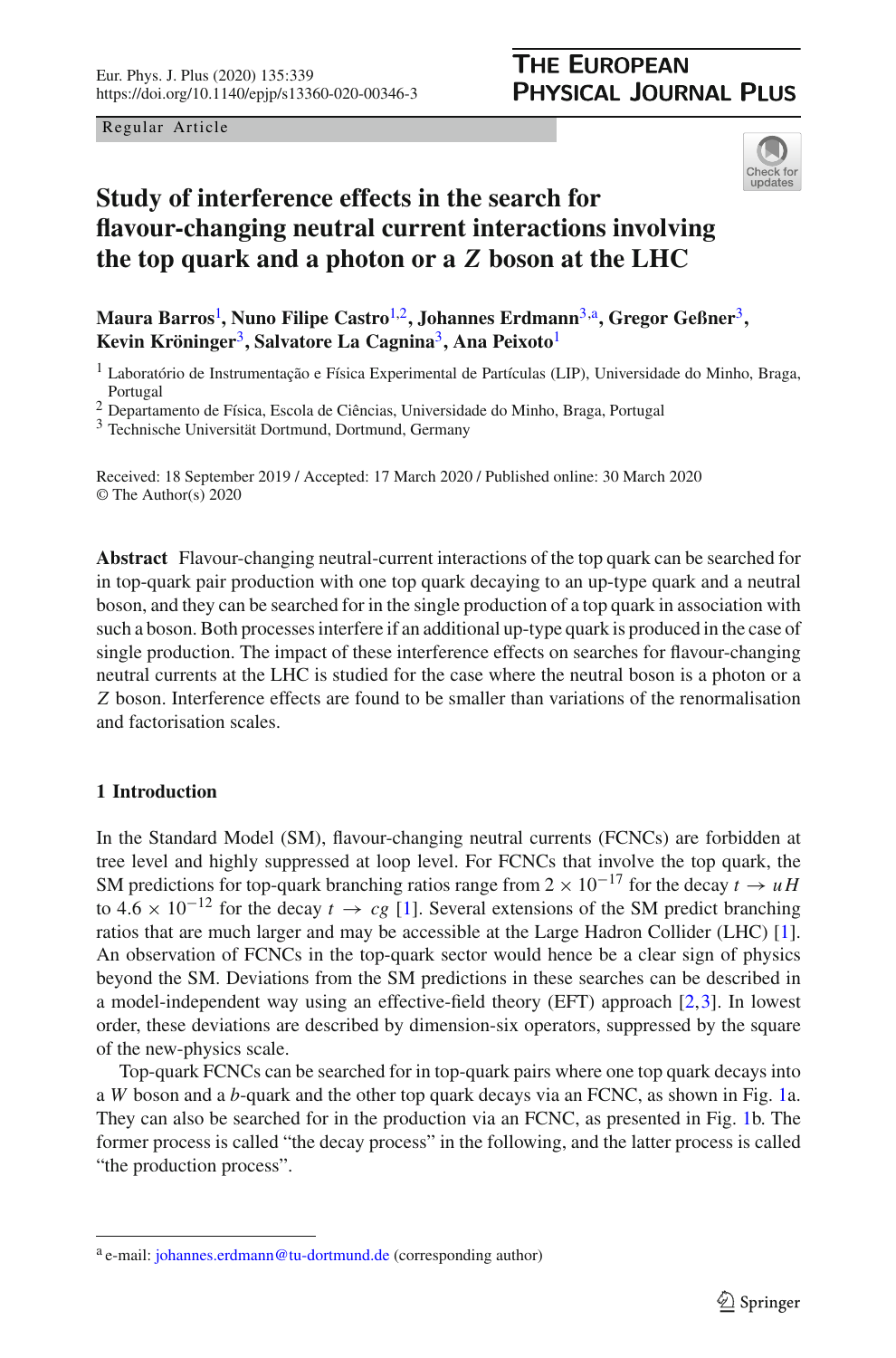

<span id="page-1-0"></span>**Fig. 1** Example of Feynman diagrams **a** for top-quark pair production with an FCNC top-quark decay to a photon or a *Z* boson and **b** for the associated production of a single top quark together with a photon or a *Z* boson via an FCNC interaction. The FCNC vertex is marked with a red dot

Interference effects have shown to play an important role in several studies of the top-quark sector. The interference of two SM processes, top-quark pair production and the production of a single top quark in association with a *W* boson, was studied in Ref. [\[4\]](#page-6-3), constraining interference models for these processes. In searches for new particles, considering interference effects has also proven to be important. For example, in the search for new scalars and pseudoscalars that decay to a top-quark pair, interference effects significantly alter the shape of the narrow signal resonance on the falling background to a peak–dip structure [\[5\]](#page-6-4). A similar effect was observed in the search for fermionic top-quark partners that decay to a *W* boson and a *b*-quark [\[6](#page-6-5)].

Searches for top-quark FCNCs have focused either on the decay process, for example in Refs. [\[7](#page-6-6)[,8\]](#page-6-7), or on the production process, for example in Refs. [\[9](#page-6-8)[,10\]](#page-6-9). However, both processes interfere if at least one additional up-type quark is produced in the production process. These interference effects may have an impact on the interpretation of a potential observation of an FCNC signal and on the exclusion limits that are set by current and future searches.

The goal of this study is to quantify whether these interference effects should be considered in the experimental searches at the LHC or, on the contrary, they can be safely neglected, as it has been done to date. We have limited ourselves to the study of interference effects in top-quark FCNC processes with either a photon or a *Z* boson. Processes with a Higgs boson should be studied separately. Processes with a gluon are experimentally probed via the process  $gq \rightarrow t$  [\[11](#page-6-10),[12](#page-6-11)], where q is either an up or a charm quark, i.e. not via top-quark decays.

#### **2 Monte Carlo samples**

Monte Carlo (MC) samples were generated for proton–proton collisions at  $\sqrt{s} = 13$  TeV with MADGRAPH5\_AMC@NLO [\[13\]](#page-6-12) at leading order using the TopFCNC [\[14](#page-6-13), 15] UFO [\[16\]](#page-6-15) model for the production and decay processes. In addition, a sample that includes both processes and their interference, called "the total process", was generated. For all samples, dynamic factorisation and renormalisation scales were used as well as the NNPDF2.3LO PDF set [\[17](#page-6-16)]. In the following, the generation of the processes with a photon is discussed. The samples for the processes with a *Z* boson were generated analogously. The quark *q* can be either an up quark or a charm quark.

The decay process was generated by  $pp \to t\bar{t}$  with  $t\bar{t} \to W^+b\gamma\bar{q}$  or  $t\bar{t} \to W^-b\gamma q$ .

The production process was generated by  $pp \to t\gamma$  (or  $\bar{t}\gamma$ ) and adding the processes with an extra quark, anti-quark or gluon, *j*, i.e.  $pp \rightarrow tyj$  (or  $pp \rightarrow \bar{t}yj$ ). Diagrams with an intermediate  $\bar{t}(t)$  were excluded in the case of  $t\gamma(j)$  ( $\bar{t}\gamma(j)$ ) production, because these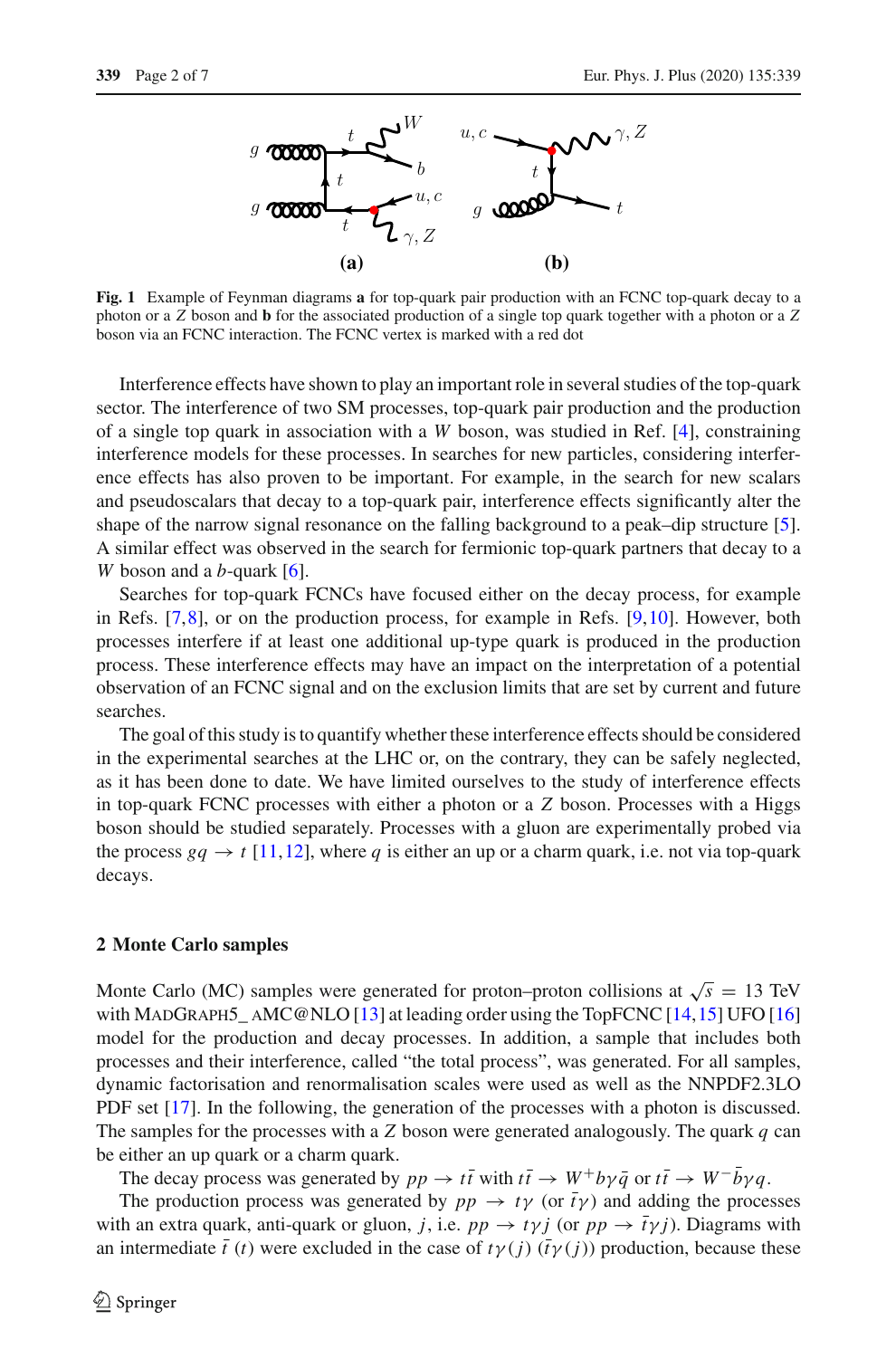<span id="page-2-0"></span>

| <b>Table 1</b> Number of events<br>generated for each process and<br>the number of Feynman diagrams<br>included in the generation | Process    | No. of events | No. of Feynman diagrams |
|-----------------------------------------------------------------------------------------------------------------------------------|------------|---------------|-------------------------|
|                                                                                                                                   | Production | 500,000       | 84                      |
|                                                                                                                                   | Decay      | 500,000       | 16                      |
|                                                                                                                                   | Total      | 500,000       | 100                     |

diagrams are considered as part of the decay process. In all cases, the (anti-)top quarks were decayed to  $W^+b(W^-\bar{b})$  using MADSPIN [\[18\]](#page-6-17). If  $j = q$ , i.e. the extra quark corresponds to the up-type quark that couples via an FCNC to the top quark, interference of the decay and production processes occurs.

The total process was generated by  $pp \to t\gamma$  (or  $\bar{t}\gamma$ ) and by adding the processes  $pp \to t\gamma$ *t*γ*j* (or  $\bar{t}$ γ*j*). Again, the (anti-)top quarks were decayed to  $W^+b(W^-\bar{b})$  using MADSPIN.

All *W* bosons were decayed to an electron or muon and the corresponding neutrino, and all *Z* bosons were decayed to either two electrons or two muons using MADSPIN. A minimum  $p<sub>T</sub>$  of 20 GeV was required for every final-state parton in the generation with MadGraph5\_aMC@NLO.

Pythia 8.2 [\[19\]](#page-6-18) was used for parton showering and hadronisation. For all processes, events were matched using the MLM procedure  $[20]$  $[20]$  using a  $k_t$  value between partons of 30 GeV. Even though not necessary for the decay process, we also apply MLM matching to this process for a consistent treatment of all processes. Detector effects were simulated with DELPHES 3 [\[21](#page-6-20)] using the default detector card, tuned to match the CMS detector parameters. An overview of the number of events generated for each sample and the number of contributing Feynman diagrams is shown in Table [1.](#page-2-0)

The FCNC operators may be left- or right-handed, and they may couple the top quark to the up quark or to the charm quark [\[2\]](#page-6-1). For each of these four possibilities, samples were produced with the strength of one operator fixed to a benchmark value and that of the other operators set to zero. It was verified that the choice of the benchmark value used does not alter the kinematics of the processes unless the value would be chosen so large that it modifies the intrinsic width of the top quark significantly.<sup>[1](#page-2-1)</sup> Uncertainties were evaluated by generating additional samples with fixed renormalisation and factorisation scales set to the top-quark mass and by varying the scales by factors of two. The variations in the fixed-scale samples were used as relative uncertainties for the nominal samples, which were generated with a dynamic scale defined as the transverse mass of the system after  $k_t$  clustering of the final-state particles.

### **3 Results**

The cross sections for the different processes are presented in Table [2,](#page-3-0) showing that the cross section for the sum of the decay and production processes is very close to the cross section of the total process. In order to quantify the impact of considering or neglecting interference effects, the sample generated for the total process was compared to the cross section weighted sum of the samples for the production and decay processes. Only results for the left-handed coupling of the top quark to the up quark are shown as an example. The conclusions for the

<span id="page-2-1"></span> $<sup>1</sup>$  Such large values of the strengths of the operators are, however, excluded by searches for FCNC processes</sup> at the LHC [\[7](#page-6-6)[–10](#page-6-9)].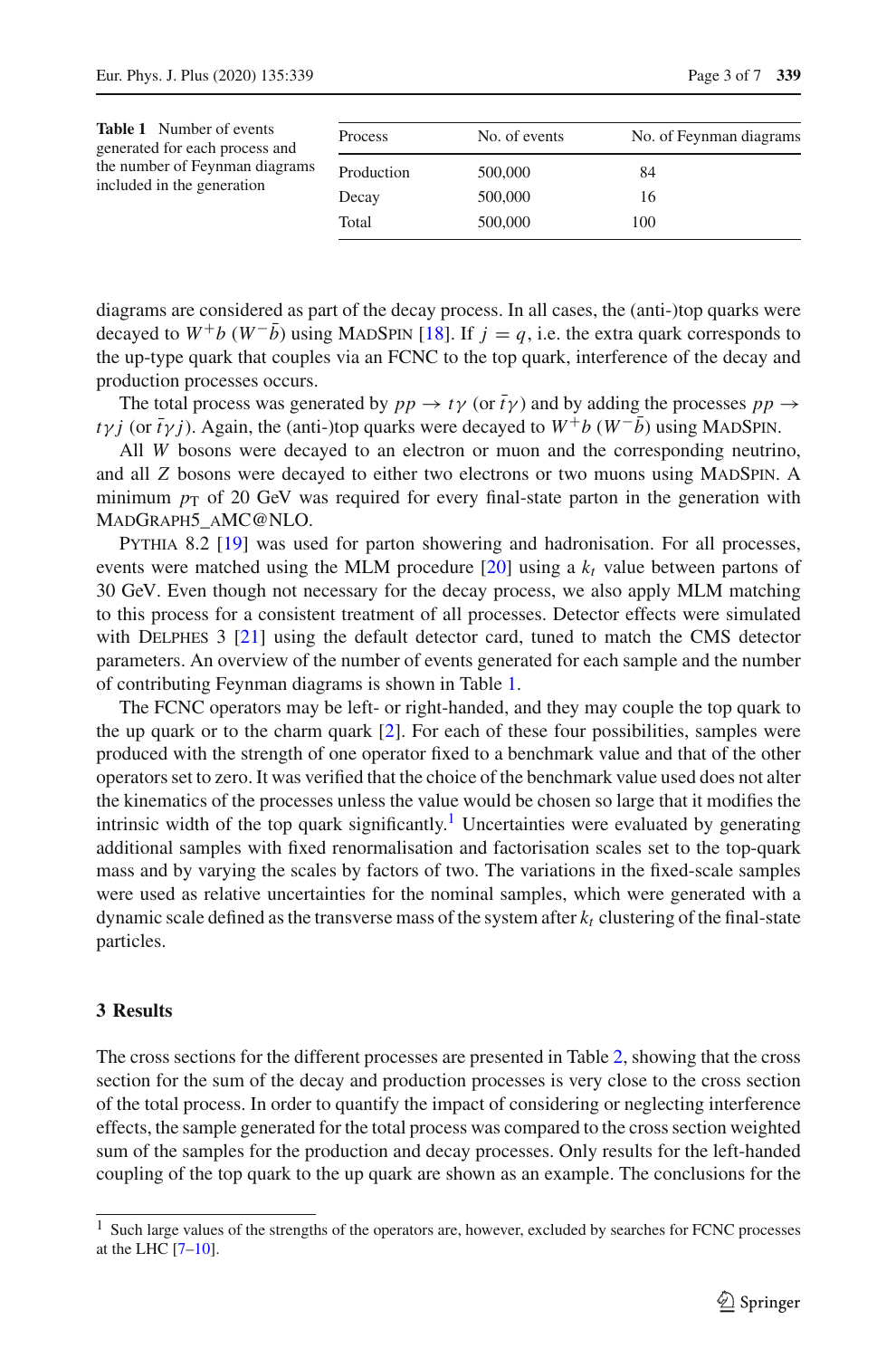<span id="page-3-0"></span>

| <b>Table 2</b> Cross sections for the<br>different processes including the | Boson | Decay process  | Production process | Total process   |
|----------------------------------------------------------------------------|-------|----------------|--------------------|-----------------|
| uncertainty from scale variations                                          |       | $6 \pm 3$ fb   | $13 \pm 5$ fb      | $20 \pm 8$ fb   |
|                                                                            |       | $24 \pm 11$ fb | $85 \pm 30$ fb     | $110 \pm 40$ fb |
|                                                                            |       |                |                    |                 |

right-handed coupling and for the left- and right-handed couplings to the charm quark are the same as for the example shown. Results at parton and at detector level are discussed.

#### 3.1 Parton level

Kinematic distributions of the different final-state particles—i.e. the photon  $\ell Z$  boson<sup>2</sup>, the *b* quark, the top quark, the *W* boson, and the highest- $p_T$  up-type quark—were studied at parton level, and no large effects were seen. As examples, the normalised distributions of the transverse momentum  $(p_T)$  of the photon/*Z* boson from the total process and from the sum of the production and decay processes are shown in Fig. [2.](#page-4-0)

In the phase space where both the production and the decay process contribute and interference effects could hence appear, i.e.  $p<sub>T</sub>$  smaller than approximately 300 GeV, the difference between the total process and the sum of the two individual processes is small and covered by the scale uncertainties.<sup>3</sup> This implies that effects due to interference are small compared to the systematic uncertainties from scale variations.

#### 3.2 Detector level

The photon and *Z*-boson  $p_T$  were also studied at detector level. A simple event selection was used in order to mimic the selection of a search: in each event at least one photon or *Z* boson was required, respectively. The photon was required to fulfil  $p<sub>T</sub> > 25$  GeV and  $|\eta|$  < 2.5, where  $\eta$  is the pseudorapidity. *Z* bosons were reconstructed from two electrons or two muons with an invariant mass within a 10 GeV window around the *Z*-boson mass. If several *Z*-boson candidates were found, the one with the mass closest to the *Z*-boson mass was selected. The leptons were required to have opposite electric charge,  $p_T > 25$  GeV and  $|\eta|$  < 2.5. Moreover, at least one (additional) electron or muon with the same  $p<sub>T</sub>$  and  $\eta$ criteria was required, as well as  $E_{\text{T}}^{\text{miss}} > 20$  GeV, at least one *b*-tagged jet and at least one non-*b*-tagged jet, reconstructed with the anti- $k_t$  algorithm [\[22\]](#page-6-21) with a radius parameter of  $R = 0.5$ , with  $p_T > 25$  GeV and  $|\eta| < 2.5$ .

The normalised distributions from the total process and from the sum of the production and decay processes are shown in Fig. [3.](#page-5-0) The same observations and conclusions hold as for parton level: no large interference effects are seen where they could be expected ( $p_{\rm T}\lessapprox 300$  GeV).

# **4 Conclusions**

Interference effects in top-quark processes with flavour-changing neutral currents were studied for proton–proton collisions at 13 TeV, focusing on interactions that involve a photon or a

<span id="page-3-1"></span><sup>&</sup>lt;sup>2</sup> The kinematics of the *Z* boson were considered before final-state radiation, i.e. directly at the flavourchanging vertex.

<span id="page-3-2"></span> $3$  For larger  $p_T$ , the distributions of the total process and the production process are consistent within statistical uncertainties.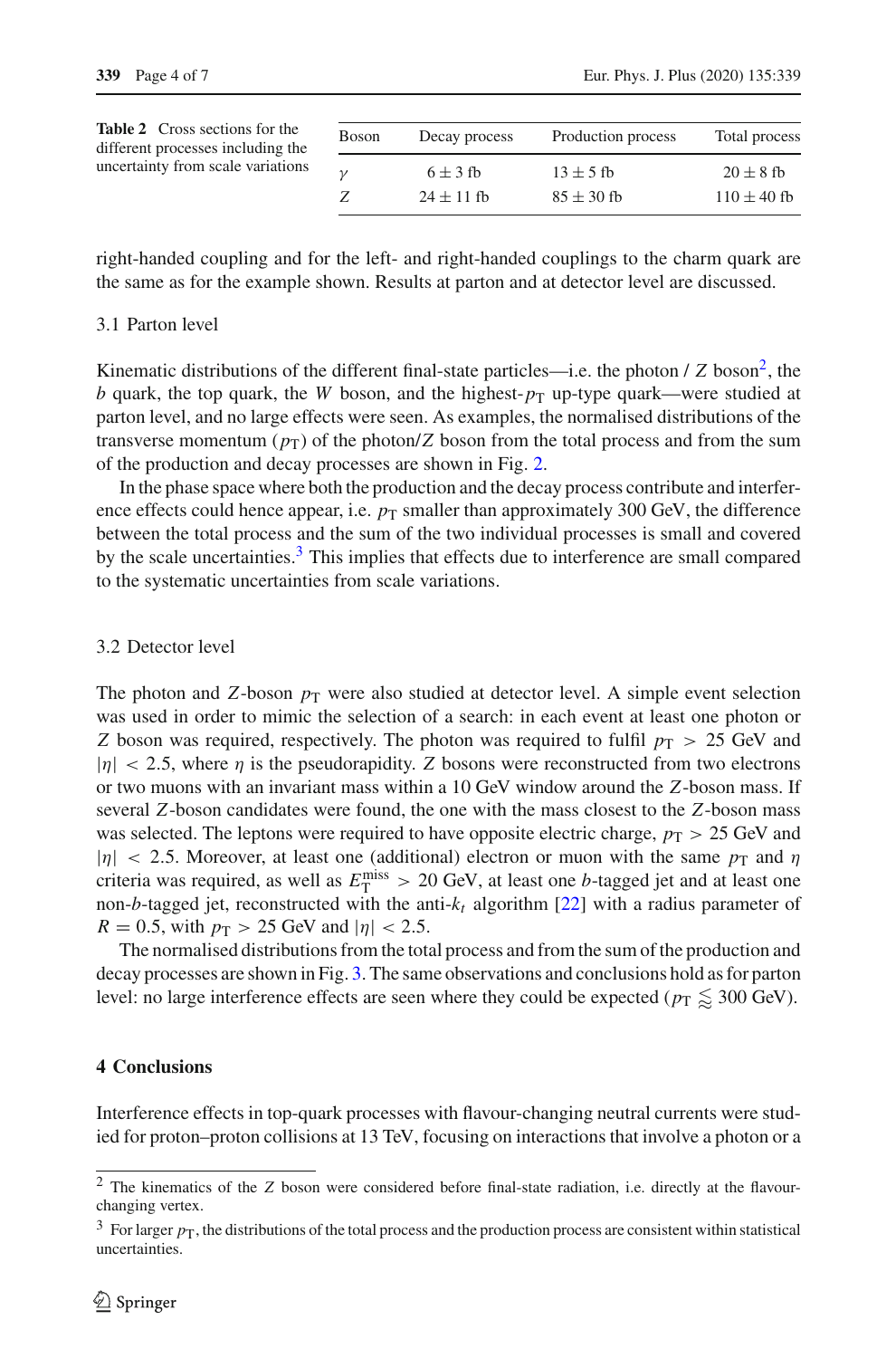

<span id="page-4-0"></span>**Fig. 2** The **a** photon and **b** *Z* boson transverse momentum, respectively, for the total process compared to the sum of the production and decay processes at parton level. The distributions for the total process and for the sum of the production and the decay process are each normalised to unity. The ratio of the total process and the sum of the processes is also shown. The uncertainty in the total process due to variations of the renormalisation and factorisation scales is shown as a band. The statistical uncertainty due to the limited size of the samples is shown as a green error bar

*Z* boson. Interference effects were found to be much smaller than changes from variations of the renormalisation and factorisation scales in the leading order (multileg) samples used for this study. These results indicate that the current practice of neglecting interference effects in searches for top-quark flavour-changing neutral current interactions at the LHC is a viable (and practical) strategy also for the future. However, if flavour-changing neutral currents were observed in such searches, the impact of interference effects on their interpretations should be quantified.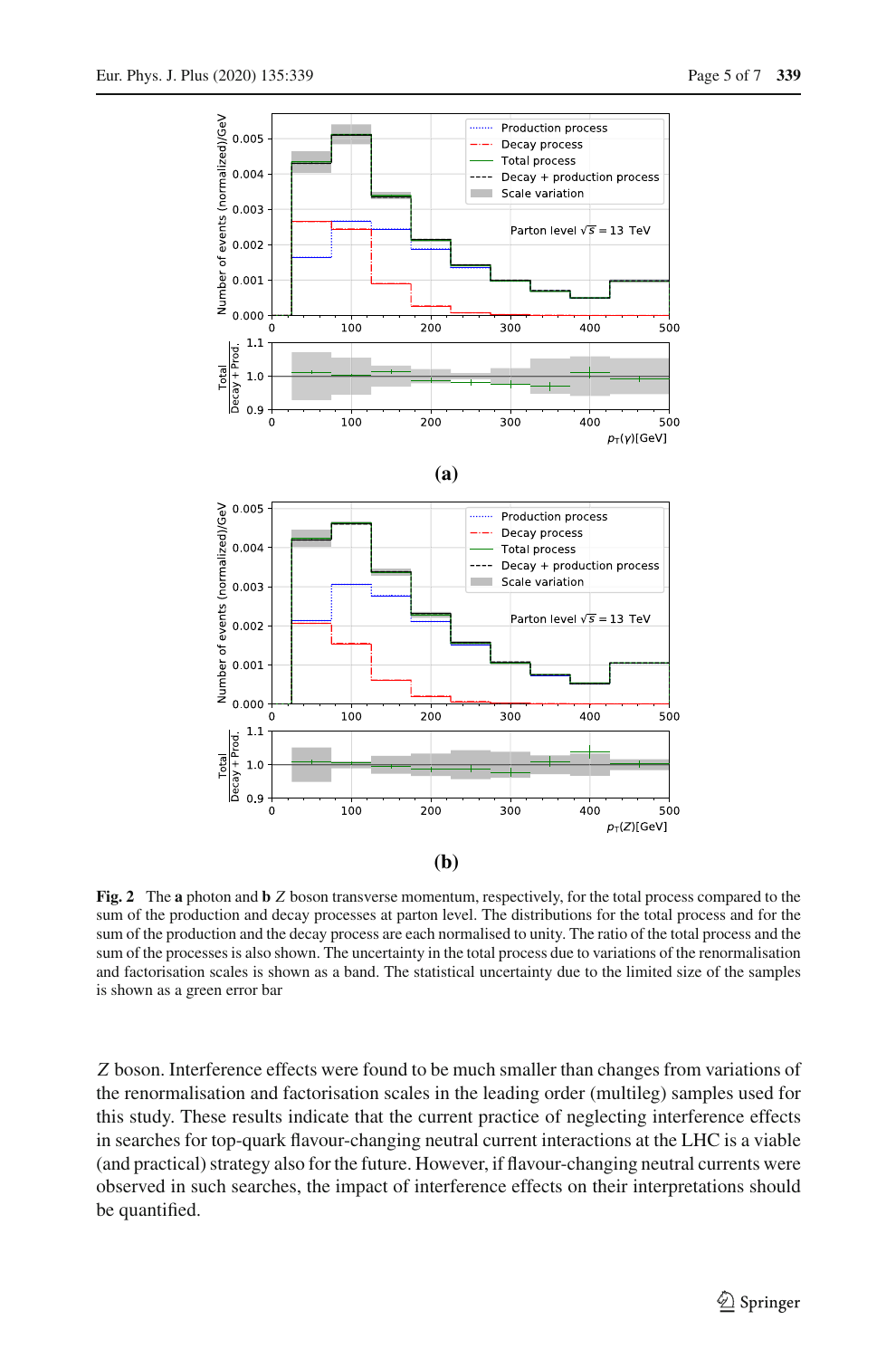

<span id="page-5-0"></span>**Fig. 3** The **a** photon and **b** Z boson candidate transverse momentum, respectively, for the total process compared to the sum of the production and decay processes at detector level. The distributions for the total process and for the sum of the production and the decay process are each normalised to unity. The ratio of the total process and the sum of the processes is also shown. The uncertainty in the total process due to variations of the renormalisation and factorisation scales is shown as a band. The statistical uncertainty due to the limited size of the samples is shown as a green error bar

**Acknowledgements** This work was supported by OE/FCT, Lisboa2020, Compete2020, Portugal 2020 and FEDER through Project POCI/01-0145-FEDER-029147, PTDC/FIS-PAR/29147/2017; by Project CERN/FIS-PAR/0008/2017 (OE/FCT); by Grant SFRH/BD/129321/2017 (OE/FCT); by the DFG through Project KR 4060/7-1; and by the BMBF via FSP-103 through Projects 05H15PECAA and 05H19PECA1.

**Funding** Open Access funding provided by Projekt DEAL.

**Open Access** This article is licensed under a Creative Commons Attribution 4.0 International License, which permits use, sharing, adaptation, distribution and reproduction in any medium or format, as long as you give appropriate credit to the original author(s) and the source, provide a link to the Creative Commons licence, and indicate if changes were made. The images or other third party material in this article are included in the article's Creative Commons licence, unless indicated otherwise in a credit line to the material. If material is